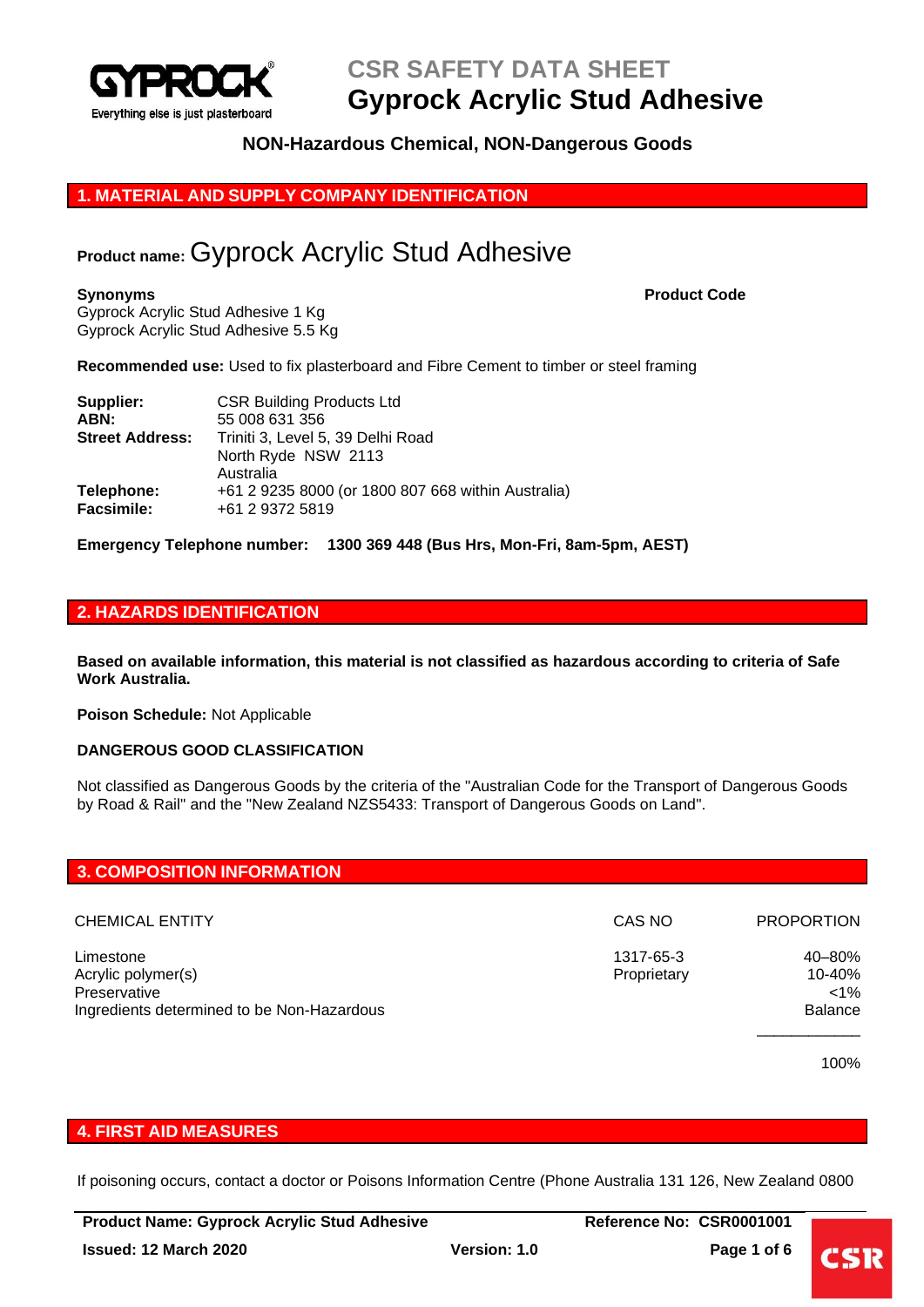

764 766).

**Inhalation:** Remove victim from exposure - avoid becoming a casualty. Remove contaminated clothing and loosen remaining clothing. Allow patient to assume most comfortable position and keep warm. Keep at rest until fully recovered. Seek medical advice if effects persist.

**Skin Contact:** If skin or hair contact occurs, remove contaminated clothing and flush skin and hair with running water. If swelling, redness, blistering or irritation occurs seek medical assistance.

**Eye contact:** If in eyes wash out immediately with water. In all cases of eye contamination it is a sensible precaution to seek medical advice.

**Ingestion:** Rinse mouth with water. If swallowed, do NOT induce vomiting. Give a glass of water to drink. Never give anything by the mouth to an unconscious patient. If vomiting occurs give further water. Seek medical advice.

**PPE for First Aiders:** Wear safety shoes, overalls, gloves, safety glasses. Available information suggests that gloves made from nitrile rubber should be suitable for intermittent contact. However, due to variations in glove construction and local conditions, the user should make a final assessment. Always wash hands before smoking, eating, drinking or using the toilet. Wash contaminated clothing and other protective equipment before storing or re-using.

**Notes to physician:** Treat symptomatically.

# **5. FIRE FIGHTING MEASURES**

**Hazchem Code:** Not applicable.

**Suitable extinguishing media:** If material is involved in a fire use water fog (or if unavailable fine water spray), alcohol resistant foam, standard foam, dry agent (carbon dioxide, dry chemical powder).

**Specific hazards:** Non-combustible material.

**Fire fighting further advice:** Not combustible, however following evaporation of aqueous component residual material can burn if ignited.

# **6. ACCIDENTAL RELEASE MEASURES**

#### **SMALL SPILLS**

Wear protective equipment to prevent skin and eye contamination. Avoid inhalation of vapours or dust. Wipe up with absorbent (clean rag or paper towels). Collect and seal in properly labelled containers or drums for disposal.

### **LARGE SPILLS**

Clear area of all unprotected personnel. Slippery when spilt. Avoid accidents, clean up immediately. Wear protective equipment to prevent skin and eye contamination and the inhalation of dust. Work up wind or increase ventilation. Cover with damp absorbent (inert material, sand or soil). Sweep or vacuum up, but avoid generating dust. Collect and seal in properly labelled containers or drums for disposal. If contamination of crops, sewers or waterways has occurred advise local emergency services.

**Dangerous Goods - Initial Emergency Response Guide No:** Not applicable

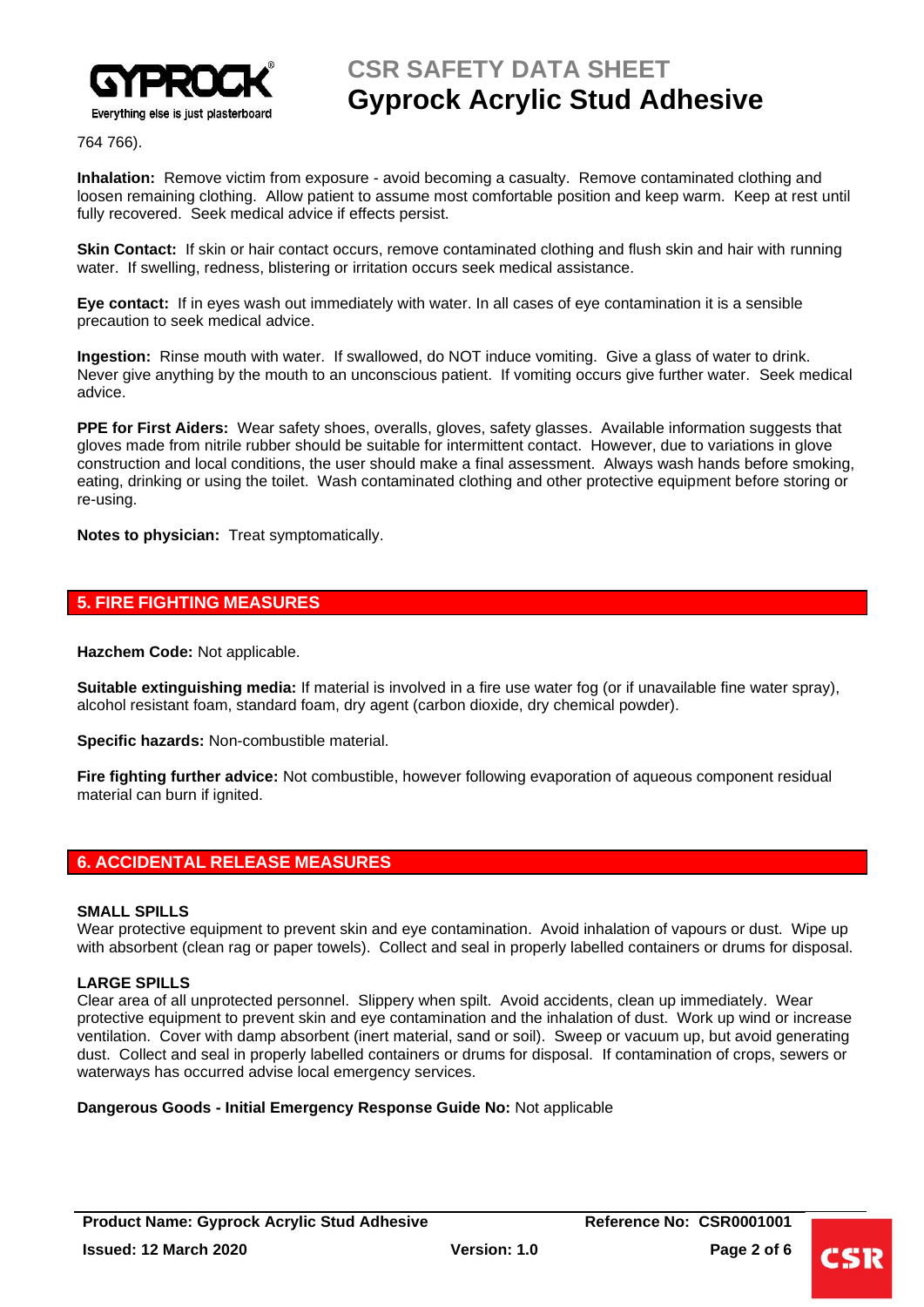

# **7. HANDLING AND STORAGE**

**Handling:** Avoid eye contact and repeated or prolonged skin contact. Avoid inhalation of dust.

**Storage:** Store in a cool, dry, well-ventilated place and out of direct sunlight. Store away from foodstuffs. Store away from incompatible materials described in Section 10. Store away from sources of heat and/or ignition. Keep container standing upright. Keep containers closed when not in use - check regularly for spills.

# **8. EXPOSURE CONTROLS / PERSONAL PROTECTION**

**National occupational exposure limits:** No value assigned for this specific material by Safe Work Australia.

**Biological Limit Values:** As per the "National Model Regulations for the Control of Workplace Hazardous Substances (Safe Work Australia)" the ingredients in this material do not have a Biological Limit Allocated.

**Engineering Measures:** Natural ventilation should be adequate under normal use conditions.

**Personal Protection Equipment:** SAFETY SHOES, OVERALLS, GLOVES, SAFETY GLASSES.

Personal protective equipment (PPE) must be suitable for the nature of the work and any hazard associated with the work as identified by the risk assessment conducted.

Wear safety shoes, overalls, gloves, safety glasses. Available information suggests that gloves made from nitrile rubber should be suitable for intermittent contact. However, due to variations in glove construction and local conditions, the user should make a final assessment. Always wash hands before smoking, eating, drinking or using the toilet. Wash contaminated clothing and other protective equipment before storing or re-using.

**Hygiene measures:** Keep away from food, drink and animal feeding stuffs. When using do not eat, drink or smoke. Wash hands prior to eating, drinking or smoking. Avoid contact with clothing. Avoid eye contact and repeated or prolonged skin contact. Avoid inhalation of dust. Ensure that eyewash stations and safety showers are close to the workstation location.

#### **9. PHYSICAL AND CHEMICAL PROPERTIES**

| Form:   | Paste        |
|---------|--------------|
| Colour: | Pale blue    |
| Odour:  | Mild acrylic |

**Solubility:** Insoluble in water **Specific Gravity:** 1.4 – 1.6 **Relative Vapour Density (air=1):** >1 **Vapour Pressure (20 °C):** N Av **Flash Point (°C):** N App **Flammability Limits (%):** N App **Autoignition Temperature (°C):** N Av **Melting Point/Range (°C):** N App **Boiling Point/Range (°C):** N App **pH:** 7 – 10 **Viscosity:** N Av Total VOC (g/Litre): <50 g/L

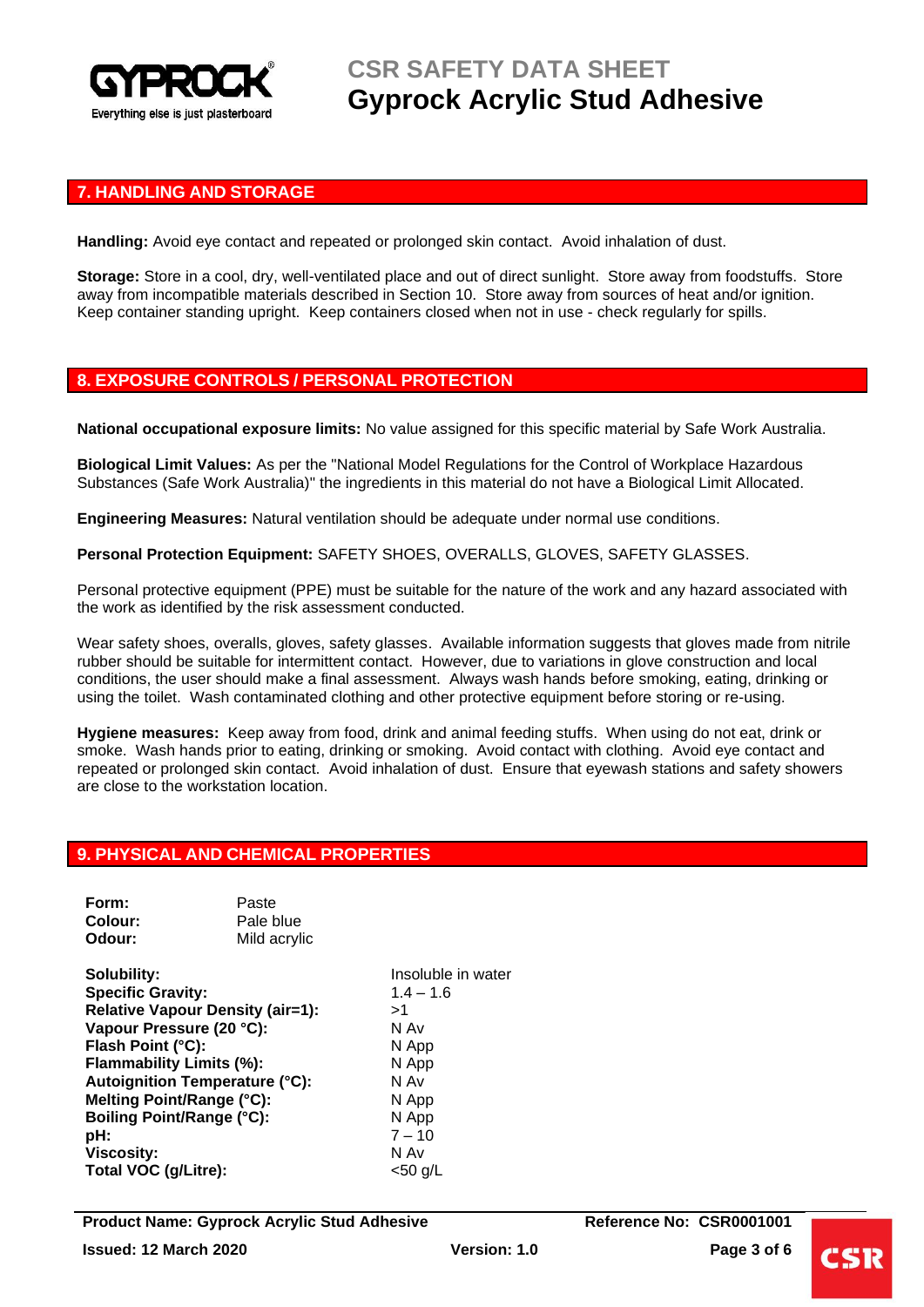

(Typical values only - consult specification sheet)  $N Av = Not available, N App = Not applicable$ 

# **10. STABILITY AND REACTIVITY**

**Chemical stability:** This material is thermally stable when stored and used as directed.

**Conditions to avoid:** Elevated temperatures and sources of ignition.

**Incompatible materials:** Oxidising agents.

**Hazardous decomposition products:** Oxides of carbon and nitrogen, smoke and other toxic fumes.

**Hazardous reactions:** No known hazardous reactions.

# **11. TOXICOLOGICAL INFORMATION**

No adverse health effects expected if the product is handled in accordance with this Safety Data Sheet and the product label. Symptoms or effects that may arise if the product is mishandled and overexposure occurs are:

#### **Acute Effects**

**Inhalation:** Material may be an irritant to mucous membranes and respiratory tract.

**Skin contact:** Contact with skin may result in irritation.

**Ingestion:** Swallowing can result in nausea, vomiting and irritation of the gastrointestinal tract.

**Eye contact:** May be an eye irritant. Exposure to the dust may cause discomfort due to particulate nature. May cause physical irritation to the eyes.

#### **Acute toxicity**

**Inhalation:** This material has been classified as non-hazardous. Acute toxicity estimate (based on ingredients):  $LC50 > 5$  mg/L

**Skin contact:** This material has been classified as non-hazardous. Acute toxicity estimate (based on ingredients): >2,000 mg/Kg bw

**Ingestion:** This material has been classified as non-hazardous. Acute toxicity estimate (based on ingredients): >2,000 mg/Kg bw

**Corrosion/Irritancy:** Eye: this material has been classified as not corrosive or irritating to eyes. Skin: this material has been classified as not corrosive or irritating to skin.

**Sensitisation:** Inhalation: this material has been classified as not a respiratory sensitiser. Skin: this material has been classified as not a skin sensitiser.

**Aspiration hazard:** This material has been classified as non-hazardous.

**Specific target organ toxicity (single exposure):** This material has been classified as non-hazardous.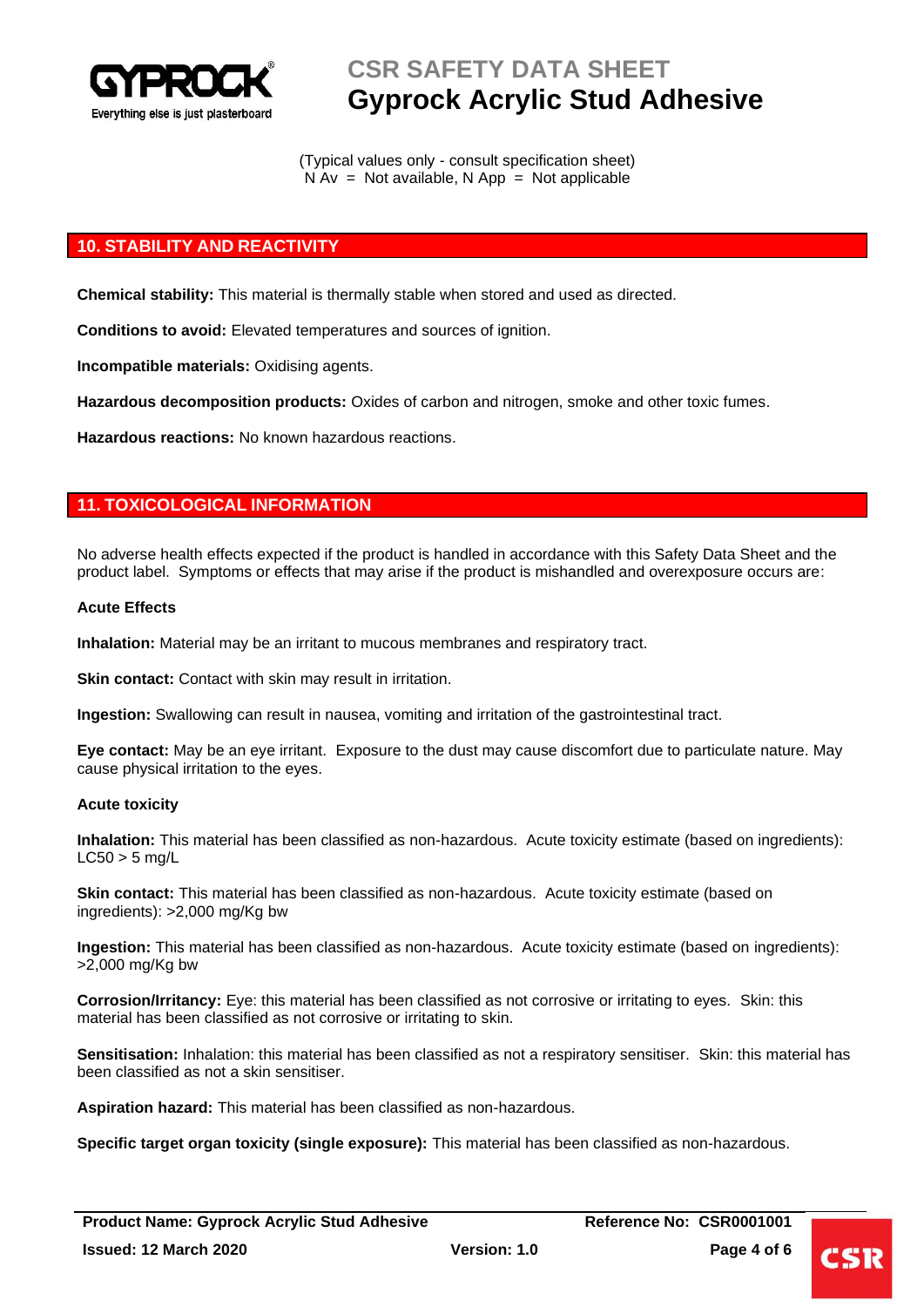

# **Chronic Toxicity**

**Mutagenicity:** This material has been classified as non-hazardous.

**Carcinogenicity:** This material has been classified as non-hazardous.

**Reproductive toxicity (including via lactation):** This material has been classified as non-hazardous.

**Specific target organ toxicity (repeat exposure):** This material has been classified as non-hazardous.

# **12. ECOLOGICAL INFORMATION**

Avoid contaminating waterways.

**Acute aquatic hazard:** This material has been classified as non-hazardous. Acute toxicity estimate (based on ingredients): >100 mg/L

**Long-term aquatic hazard:** This material has been classified as non-hazardous. Non-rapidly or rapidly degradable substance for which there are adequate chronic toxicity data available OR in the absence of chronic toxicity data, Acute toxicity estimate (based on ingredients): >100 mg/L, where the substance is not rapidly degradable and/or BCF  $<$  500 and/or log  $K_{ow}$   $<$  4.

**Ecotoxicity:** No information available.

**Persistence and degradability:** No information available.

**Bioaccumulative potential:** No information available.

**Mobility:** No information available.

# **13. DISPOSAL CONSIDERATIONS**

Persons conducting disposal, recycling or reclamation activities should ensure that appropriate personal protection equipment is used, see "Section 8. Exposure Controls and Personal Protection" of this SDS.

If possible material and its container should be recycled. If material or container cannot be recycled, dispose in accordance with local, regional, national and international Regulations.

# **14. TRANSPORT INFORMATION**

#### **ROAD AND RAIL TRANSPORT**

Not classified as Dangerous Goods by the criteria of the "Australian Code for the Transport of Dangerous Goods by Road & Rail" and the "New Zealand NZS5433: Transport of Dangerous Goods on Land".

#### **MARINE TRANSPORT**

Not classified as Dangerous Goods by the criteria of the International Maritime Dangerous Goods Code (IMDG Code) for transport by sea.